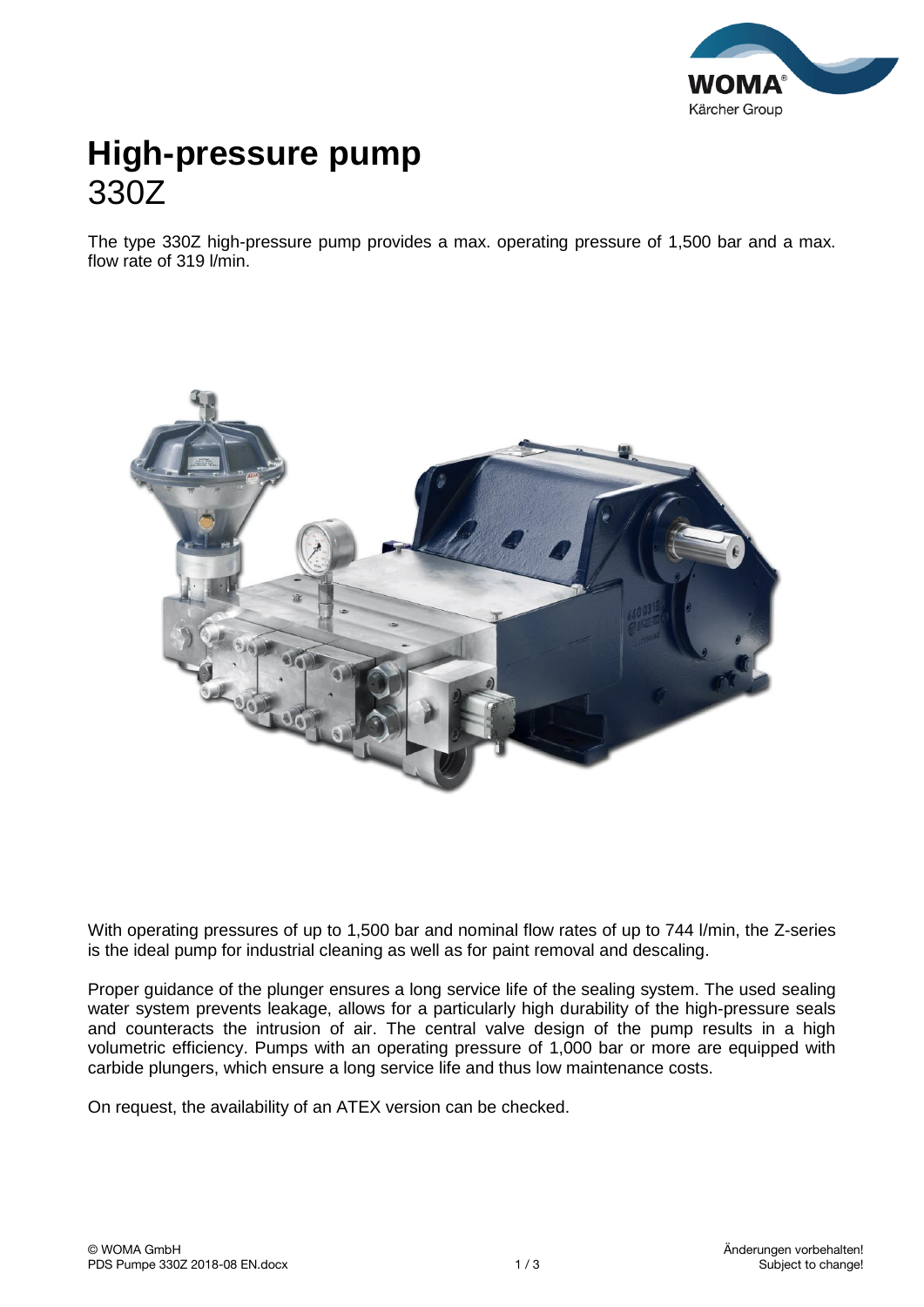

| <b>Technical data</b>                          |      |                                              |  |  |  |  |  |  |  |  |
|------------------------------------------------|------|----------------------------------------------|--|--|--|--|--|--|--|--|
| Weight<br>approx.                              |      | 980 kg                                       |  |  |  |  |  |  |  |  |
| Inlet pressure connection                      |      | IG 2 1/2"                                    |  |  |  |  |  |  |  |  |
|                                                |      | M24x1.5                                      |  |  |  |  |  |  |  |  |
| Pressure connection with flange                |      | M36x2                                        |  |  |  |  |  |  |  |  |
|                                                |      | M42x2                                        |  |  |  |  |  |  |  |  |
| Cooling water connection                       |      | $G\frac{1}{2}$                               |  |  |  |  |  |  |  |  |
| Crankshaft                                     | max. | 426 1/min                                    |  |  |  |  |  |  |  |  |
|                                                | min. | Depends on operation parameters              |  |  |  |  |  |  |  |  |
| Drive shaft                                    |      | Diameter 70mm k6,                            |  |  |  |  |  |  |  |  |
|                                                |      | feather key DIN 6885 Sheet 1, A20 x 12 x 100 |  |  |  |  |  |  |  |  |
| Torque at drive shaft                          | max. | 1,261 Nm                                     |  |  |  |  |  |  |  |  |
| Moment of inertia J                            |      | 0.114 kgm <sup>2</sup>                       |  |  |  |  |  |  |  |  |
| Centrifugal moment GD <sup>2</sup>             |      | 4.45 Nm <sup>2</sup>                         |  |  |  |  |  |  |  |  |
| Inlet pressure<br>min.                         |      | 1.5 <sub>bar</sub>                           |  |  |  |  |  |  |  |  |
|                                                | max. | 5.0 bar                                      |  |  |  |  |  |  |  |  |
| Pressure amplitude                             | max. | ± 2.0 bar                                    |  |  |  |  |  |  |  |  |
| Flow temperature                               | min. | $+5 °C$                                      |  |  |  |  |  |  |  |  |
|                                                | max. | +45 °C (higher temperatures on request)      |  |  |  |  |  |  |  |  |
| Flow inlet requirement<br>min.                 |      | 1.5x nominal feed rate of the pump,          |  |  |  |  |  |  |  |  |
|                                                |      | dependent on the conversion set              |  |  |  |  |  |  |  |  |
| Emission sound pressure level                  |      | $>80$ dB(A)                                  |  |  |  |  |  |  |  |  |
| according to DIN EN ISO 11200                  |      |                                              |  |  |  |  |  |  |  |  |
| Oil capacity of transmission end<br>approx.    |      | 30 <sub>1</sub>                              |  |  |  |  |  |  |  |  |
| Oil viscosity ISO VG under DIN 51517-2 or -3   |      | 320 mm <sup>2</sup> /s                       |  |  |  |  |  |  |  |  |
| Oil pressure lubrication                       |      | $2.5 - 5.0$ bar                              |  |  |  |  |  |  |  |  |
| Oil pressure set value overflow valve          |      | 5.0 bar                                      |  |  |  |  |  |  |  |  |
| Oil filter fineness                            |      | $0.025$ mm                                   |  |  |  |  |  |  |  |  |
| Oil temperature                                | max. | 80 °C                                        |  |  |  |  |  |  |  |  |
| Set value                                      |      | 60 - 70 °C                                   |  |  |  |  |  |  |  |  |
| Heat exchanger cooling water requirement appr. |      | 10 - 20 l/min                                |  |  |  |  |  |  |  |  |
| Heat exchanger cooling water temperature min.  |      | $+5 °C$                                      |  |  |  |  |  |  |  |  |
|                                                | max. | $+45 °C$                                     |  |  |  |  |  |  |  |  |
| Heat exchanger cooling water pressure<br>min.  |      | 1.5 <sub>bar</sub>                           |  |  |  |  |  |  |  |  |
|                                                | max. | 10 bar                                       |  |  |  |  |  |  |  |  |

| Performance variants**       |                     |         |                                              |                                                                                          |                         |    |                         |     |                            |     |                              |     |                       |        |
|------------------------------|---------------------|---------|----------------------------------------------|------------------------------------------------------------------------------------------|-------------------------|----|-------------------------|-----|----------------------------|-----|------------------------------|-----|-----------------------|--------|
|                              | <b>Pinion shaft</b> |         | <b>P26</b><br><b>Crank</b><br>1,500 bar* $ $ |                                                                                          | <b>P28</b><br>1,300 bar |    | <b>P30</b><br>1,150 bar |     | P <sub>35</sub><br>850 bar |     | <b>P45</b><br><b>500 bar</b> |     | <b>P50</b><br>400 bar |        |
| 1,500<br>$[1/min]$ $[1/min]$ | 1,800               | shaft   |                                              |                                                                                          |                         |    |                         |     |                            |     |                              |     |                       |        |
| <b>Gear ratio</b>            |                     | [1/min] |                                              | [kW]  [l/min]  [kW]  [l/min]  [kW]  [l/min]  [kW]  [l/min]  [kW]  [l/min]  [kW]  [l/min] |                         |    |                         |     |                            |     |                              |     |                       |        |
|                              | 4.23                | 426*    | 222                                          | 81                                                                                       | 225                     | 95 | 231                     | 110 | 236*                       | 152 | 234                          | 257 | 232                   | $319*$ |
| 4.23                         |                     | 355     | 185                                          | 67                                                                                       | 188                     | 79 | 192                     | 92  | 197                        | 127 | 195                          | 214 | 193                   | 266    |

\* Maximum values of the pump

\*\* Technical changes reserved